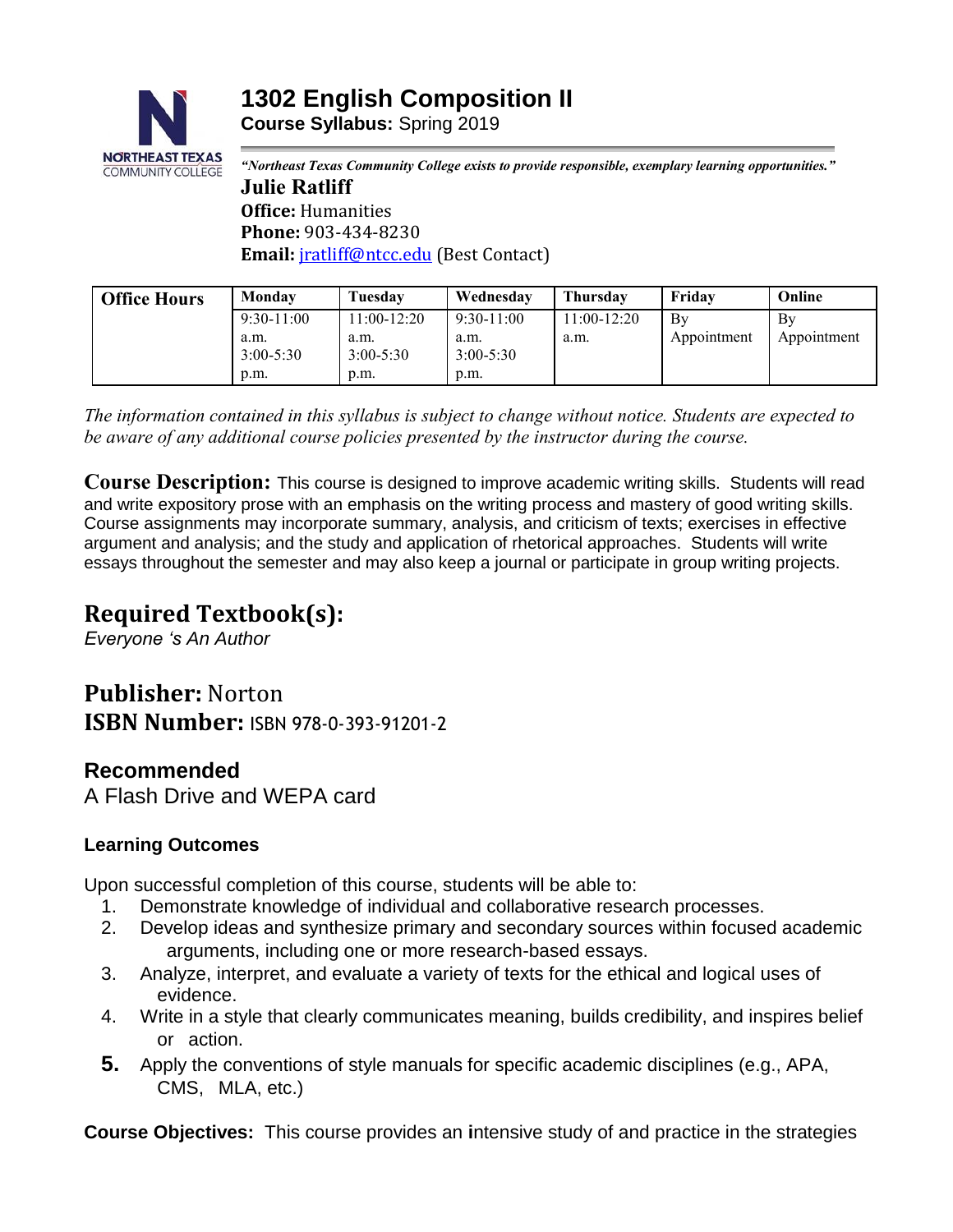and techniques for developing research-based expository and persuasive texts. It provides an emphasis on effective and ethical rhetorical inquiry, including primary and secondary research methods; critical reading of verbal, visual, and multimedia texts; systematic evaluation, synthesis, and documentation of information sources; and critical thinking about evidence and conclusions.

## **Exemplary Educational Objectives:**

Type EEO's here

### **Lectures & Discussions:**

The class is focused on hands-on writing activities and the process that it takes to achieve them. Formal hour long lectures are rare; hour long writing sessions and discussions are not. During the semester, the course will cover invention processes, basic mechanical skill building, and the revision process. In particular this semester we will be focusing on the narrative, description, observation, concept analysis, argumentation, and documentation.

# **Evaluation/Grading Policy:**

| Participation (includes Quizzes and Weekly assignments) 300 pts. |                 |              | 900 and above |   | A  |
|------------------------------------------------------------------|-----------------|--------------|---------------|---|----|
| Five Papers (100 pts each)                                       | 500 pts.        | 800-899      |               | в |    |
| Presentation (100 pts)                                           | 100 pts.        |              | 700-799       |   | C. |
| Research Journal                                                 | 100 pts.        | 600-699      |               |   |    |
| Total                                                            | <b>1000 pts</b> | <b>Below</b> |               | E |    |

#### **Tests/Exams:**

This class has two in-class "tests"—the Diagnostic Essay the second day of class and the final exam at the end; both are part of the class participation grade. The rest of the class is done through writing essays.

## **Assignments:**

**Participation:** This part of the course is primarily done through discussion and completion of in-class activities.

**Quizzes**: I give two types of quizzes: reading quizzes and attendance quizzes with the opportunity for extra credit connected to them. Regardless of the type of quiz, it will never be more than five questions, and it will be completed within ten minutes, but may come at the beginning, middle or end of class.

**Weekly Assignments:** The primary "weekly assignment" will be steps to generating the essay in progress at the time, but they may also include short writings over the readings for the class or practice over specific skills necessary for good writing like comma reviews or thesis development. More than half of them will be written in-class.

Papers: In class, we will be following the writing process from brainstorming to drafting to peer to reviewing to revision for five papers. Four of those papers will be turned in (with all drafts included) for 100 points each. The final paper will be a limited "research" project, which will also be created through the writing process, but in addition to the paper and its drafts, you will also be required to make a formal in-class presentation of results you discovered during the process. That paper, like the others, will be worth 100 points.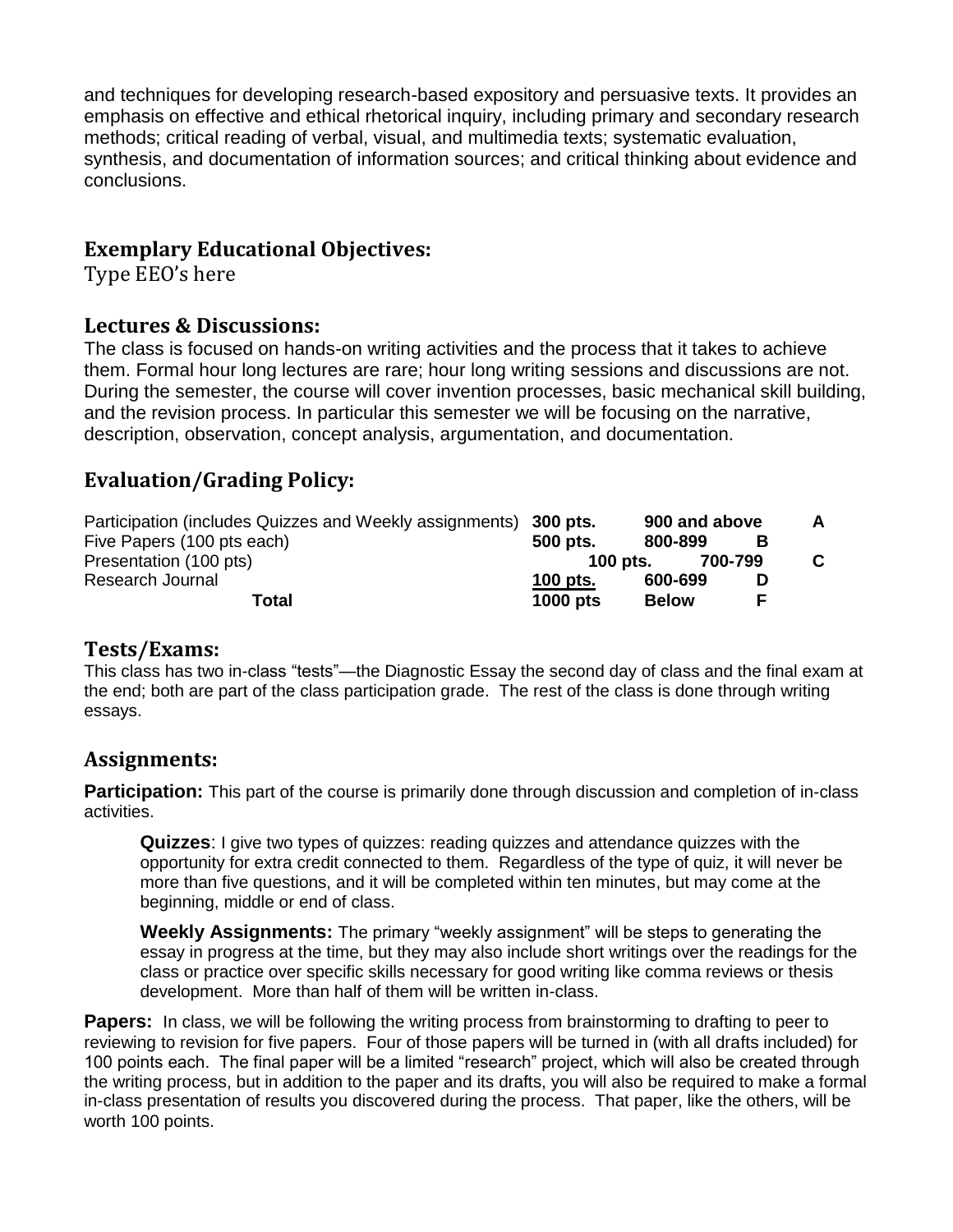**Presentation**: As a result of the research project connected to the final paper of the semester, you will be expected to give the class a presentation of your findings. This is NOT reading the paper that you composed; it is highlighting the aspects of the research from which you believe your audience will learn the most. It is worth 100 points.

**Journal:** You will be required to keep a research journal for the duration of the class. A journal is a place for you to explore ideas and experiment with concepts. In addition to a number of in-class activities that we will place in the journal, you will be expected to write a number of entries on your own leading to the research paper.

## **Student Responsibilities/Expectations:**

**Preparation:** While you are in college, it is your job as a student to come to class ON TIME prepared for the work of the day. Read the assignment BEFORE class; have your assignments finished and IN HAND, and NEVER walk in a classroom without the textbook, blank paper for notes or activities, and a WORKING writing utensil. Think of them—the textbook, the paper, the pen—as the tools of your trade while you are in school.

**Attendance**: Attendance is mandatory. We meet only twice a week, and everything we do builds upon the days or weeks before, so it is very easy to fall behind if you miss. It is English department policy that if you acquire five unexcused absences for whatever reason you receive them, you will receive a failing grade for the course. You cannot miss one-third of the course and expect to have truly mastered the subject matter.

Keep in mind, even if an absence is excused, your class participation grade will suffer, especially as no work missed may be made up. The class will be moving forward with the syllabus, and it is your responsibility to ask classmates for notes and follow the exercises in the book to keep up with the class.

**Schedule:** You should have read everything scheduled before you get to class. Readings on argument are from the text book. Examples will be found in the Blackboard section for this class or given via Handout.

**M/W Schedule:** You should have read everything scheduled before you get to class.

#### **Week 1:** A) **MLK Holiday—No Class /** B) Introductions

**Week 2:** A) Writing Sample / B) Writing Sample Discussion, Review Chapters 1-4, p. 1-52

**Week 3:** A) Research Paper Project Brainstorm and Planning, Chapters 19, p. 445-454 / B) Fiction Introduction, Read "The Story of an Hour" (Bb)

**Week 4:** A) Read "Popular Mechanics" & "The Lottery" (Bb) / B) Read Chapter 20, p. 455-484 & **Paper #1 Writing Sample Revision Due**

**Week 5:** A) "A Rose for Emily" (Bb) / B) Chapters 21 & 22, p. 484-499 & **Research Paper Topic Confirmation** 

**Week 6:** A) **Paper #2 Fiction Due for Peer Review &** B) Chapters 23-26, p. 500-534

**Week 7:** A) Poetry Introduction (Bb) & B) Selected Poems & **Paper #2 Fiction Due**

#### **Week 8: Spring Break (Begins March 11)**

**Week 9:** A) Selected poems (Bb) / B) **Paper #3 Poetry Due for Peer Review**

**Week 10:** A) Dramatic Introduction & *Hamlet (Bb) Act I / B) Act II & III &* **Paper #3: Poetry Due**

**Week 11:** A) *Hamlet IV & V*